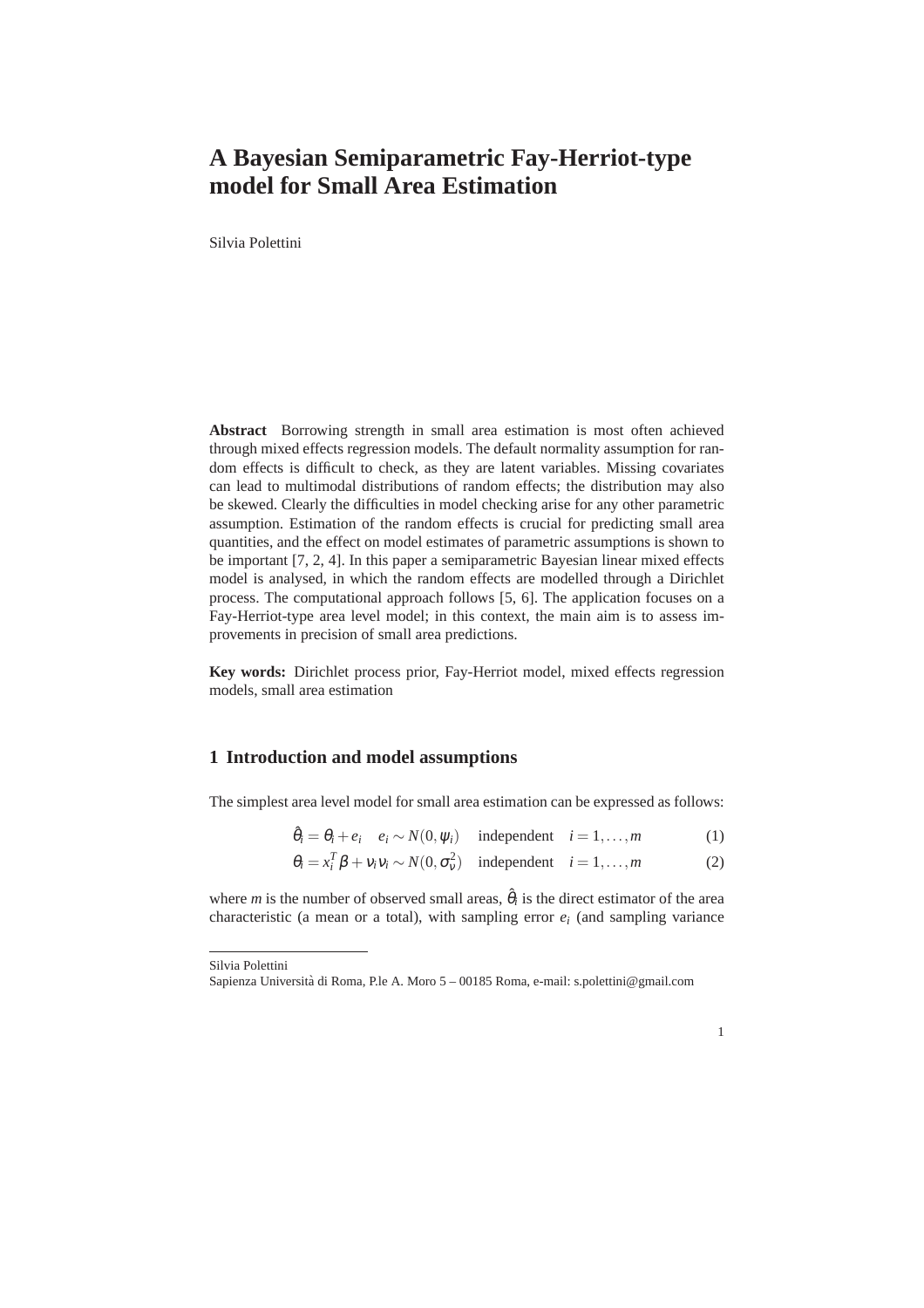$\psi_i$ ,  $\theta_i$  is the true mean value for small area *i* and finally  $v_i$  is a random component accounting for heterogeneity and lack of fit. Combining the previous equations, one obtains a mixed effects linear regression model with normal random components.

For area level models, the distributional assumptions on  $e_i$  are usually justified by the properties of the direct estimators  $\theta_i$ . In what follows, the sampling variances <sup>ψ</sup>*<sup>i</sup>* are assumed known, as customary in most applications.

In constrast, the normality assumption for the random effects  $v_i$  has no justification other than computational convenience and is difficult to detect in practice since it involves unobservable quantities. The problem affects both frequentist and Bayesian analysis, although availability of MCMC techniques makes computational convenience less relevant in the latter framework.

The assumption of normality may fail to represent the distribution of the random effects for several reasons: missing covariates can lead to multimodal distributions; the distribution may be skewed. Accurate estimation of the random effects is crucial for predicting small area quantities; the effect on model estimates of distributional assumptions on the random effects is shown to be important [7, 4]. For instance, the presence of outliers may affect the precision of estimates and induce bias in GLMMs. Also, although point small area mean prediction is robust to deviations from normality, the precision of such predictions is decreased; also, estimation of nonlinear functionals may suffer from misrepresentation of the law of the random effects. For the reasons mentioned above, it would be important to rely on a model that has a flexible specification of the random components, so to achieve a greater flexibility and robustness against model misspecifications. For the Fay-Herriot model [3], [2] develop two robustified versions by describing the random effects by either an exponential power (EP) or a skewed EP distribution and investigate robustness of such Fay-Herriot-type models under deviations from normality. Their aim is to understand whether estimates of linear and especially nonlinear functionals such as the c.d.f. are sensitive to deviations from normality of the random effects. Although the models proposed by [2] are based on distributions that generalize the normal, yet these parametric models may fail to adequately describe the distribution of the random effects, and again the problem of checking the adequacy of these models arises. Following the work by [5], we consider a different extension of the Fay-Herriot model [3] based on Dirichlet process priors (DPP), where the distributional assumption in (2) is replaced by

$$
v_i \sim G(\cdot)
$$
 independent,  $i = 1,...,m$ ;  $G \sim DP(M, N(0, \sigma_v^2))$ , (3)

where  $DP(M, \phi)$  stands for the Dirichlet process (DP) with precision parameter M and base measure  $\phi$  which in the context of a generalization of the Fay-Herriot model is natural to assume to be a normal distribution. The representation above not only relaxes the normal assumption, but also provides an enlarged model for describing the random effects.

To complete the specification of the model, we introduce the following priors:

$$
\sigma_{\rm v}^2 \sim IG(a_1, b_1); \quad \beta \sim N(0, dI); \quad M \sim Gamma(a_2, b_2) \tag{4}
$$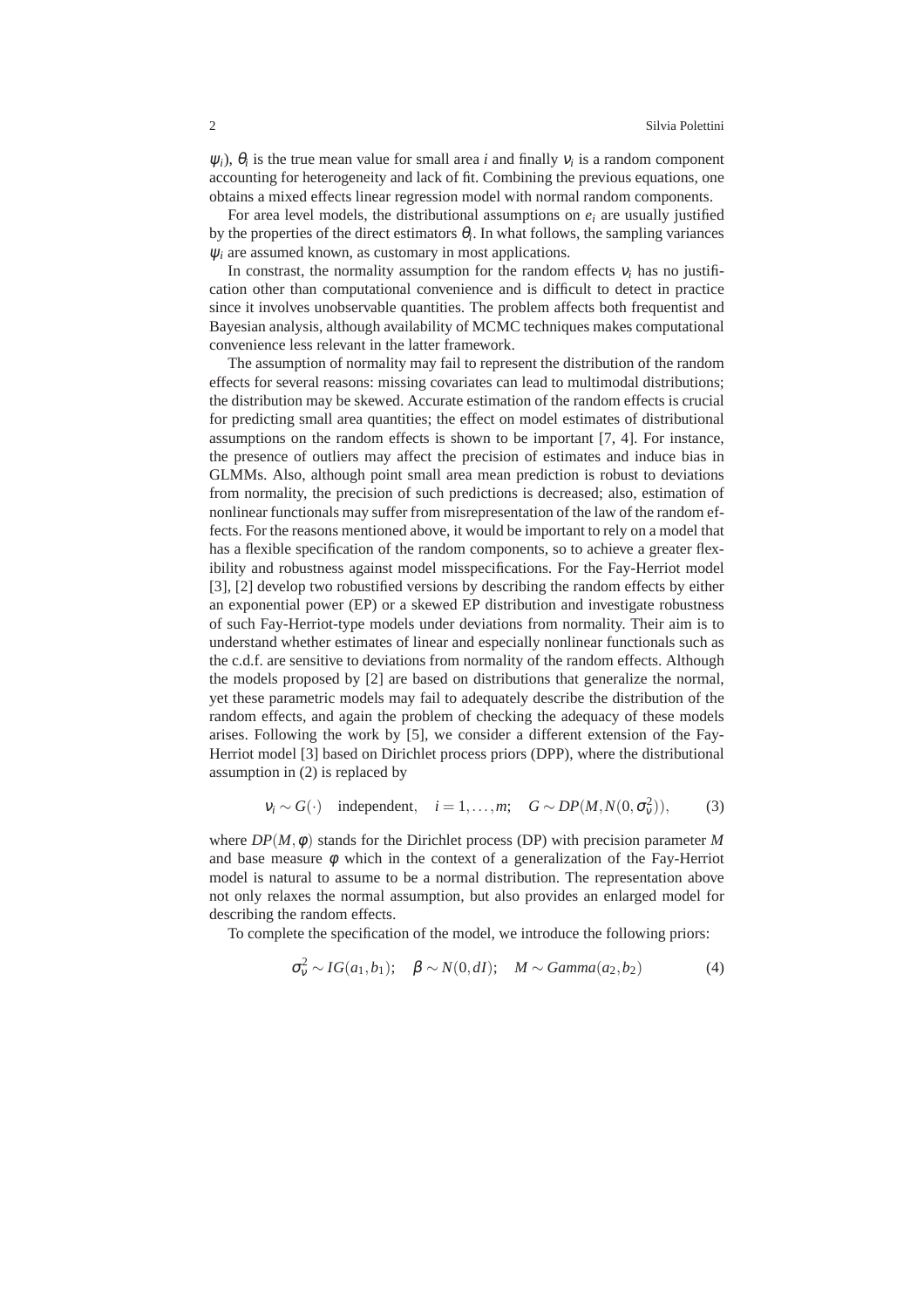

**Fig. 1** Performance of the DPP model vs standard estimators: Relative estimation error (left panel) and variance (right panel); MSE is reported for the EBLUP

with fixed hyperparameters. For the DP precision parameter, we follow [6], who show that ML estimation of *M*, affecting the number of clusters, is the most problematic aspect of the model; a Metropolis-Hastings within Gibbs algorithm, with a Gamma candidate, produced using a Laplace approximation for the calculation of the posterior mean and variance of *M* is used. For a default specification of the Gamma hyperparameters for *M*, Dorazio [1] suggests a numeric determination of the values that result in a posterior for the total number of clusters which is closest to the uniform.

The semiparametric setting described in formulae  $(1-2)$ ,  $(3)$  and  $(4)$  is reported to reduce the variability of the regression parameters estimates [5], producing uniformly shorter HPD intervals than the standard normal random effects models.

## **2 Application and Comments**

The model just described was applied to a single pseudo-sample of areas, obtained by aggregating a sample of individual records drawn from a known population of individuals using a complex sampling scheme, standard in real surveys. The target is here the estimation of the unemployment rate. A set of covariates was introduced and used without any model selection procedure. The true small area figures were known and therefore could be used to assess the estimators. For the characteristics of the sample, the random effects were not designed and therefore *a priori* there is no specific parametric family that can fully describe the random area effects.

The estimates obtained under the DPP model were compared with the EBLUP. For comparison, the standard hierarchical Bayesian (HB) model with "vague priors" is also estimated. The model formalization of the HB model coincides with the DPP except for the definition of the random effects, assumed to be normally distributed. With the "vague" prior choice (large *d*) HB predictions coincide with those obtained from the EBLUP (see e.g. [8]). The Bayesian estimates were obtained by running Gibbs sampling algorithms.